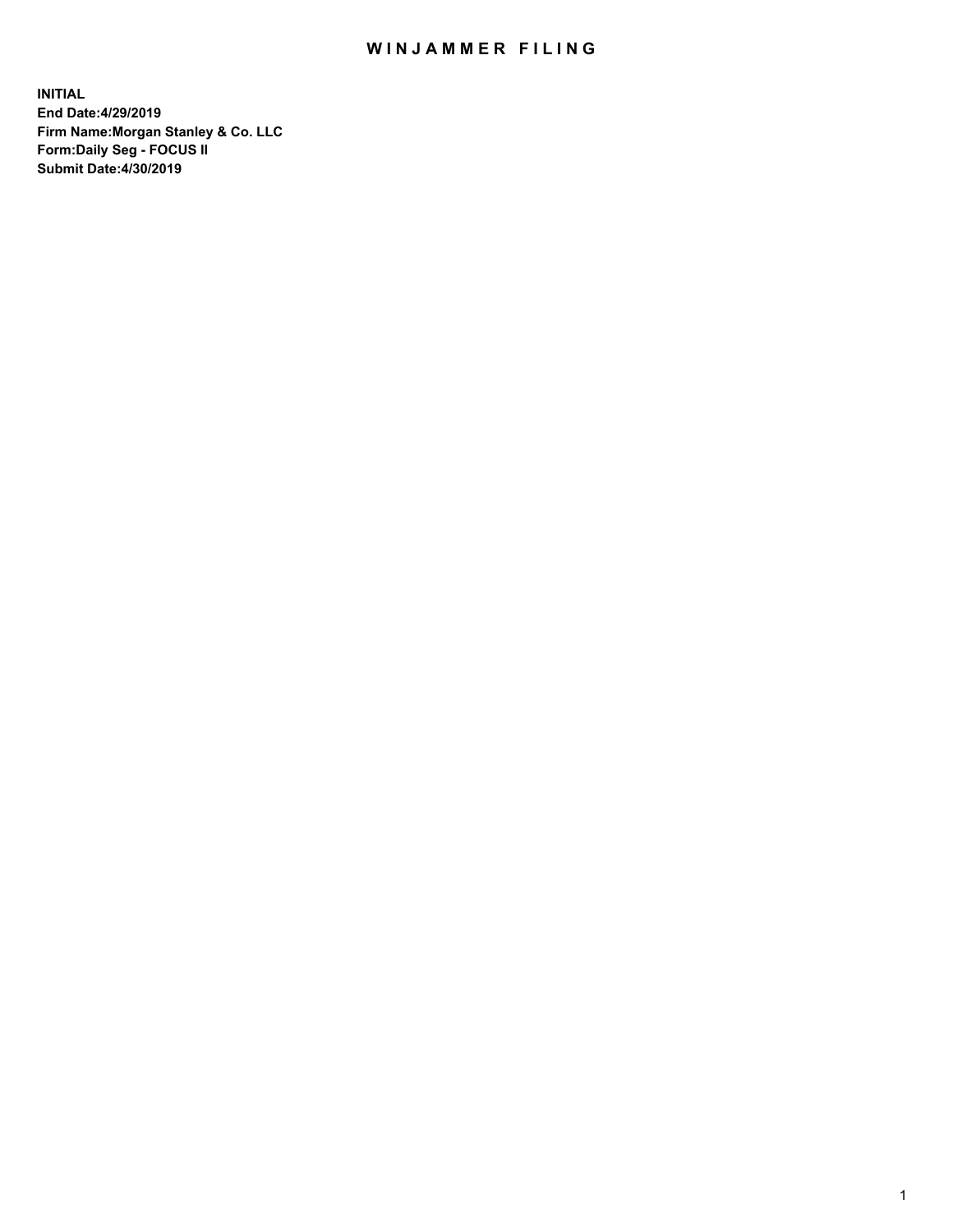**INITIAL End Date:4/29/2019 Firm Name:Morgan Stanley & Co. LLC Form:Daily Seg - FOCUS II Submit Date:4/30/2019 Daily Segregation - Cover Page**

| Name of Company                                                                   | Morgan Stanley & Co. LLC     |
|-----------------------------------------------------------------------------------|------------------------------|
| <b>Contact Name</b>                                                               | <b>Ikram Shah</b>            |
| <b>Contact Phone Number</b>                                                       | 212-276-0963                 |
| <b>Contact Email Address</b>                                                      | Ikram.shah@morganstanley.com |
| FCM's Customer Segregated Funds Residual Interest Target (choose one):            |                              |
| a. Minimum dollar amount: ; or                                                    | 235,000,000                  |
| b. Minimum percentage of customer segregated funds required:% ; or                | <u>0</u>                     |
| c. Dollar amount range between: and; or                                           | <u>0 0</u>                   |
| d. Percentage range of customer segregated funds required between: % and %.       | 00                           |
| FCM's Customer Secured Amount Funds Residual Interest Target (choose one):        |                              |
| a. Minimum dollar amount: ; or                                                    | 140,000,000                  |
| b. Minimum percentage of customer secured funds required:%; or                    | <u>0</u>                     |
| c. Dollar amount range between: and; or                                           | 0 <sub>0</sub>               |
| d. Percentage range of customer secured funds required between:% and%.            | 0 <sub>0</sub>               |
| FCM's Cleared Swaps Customer Collateral Residual Interest Target (choose one):    |                              |
| a. Minimum dollar amount: ; or                                                    | 92,000,000                   |
| b. Minimum percentage of cleared swaps customer collateral required:% ; or        | <u>0</u>                     |
| c. Dollar amount range between: and; or                                           | 0 Q                          |
| d. Percentage range of cleared swaps customer collateral required between:% and%. | 00                           |

Attach supporting documents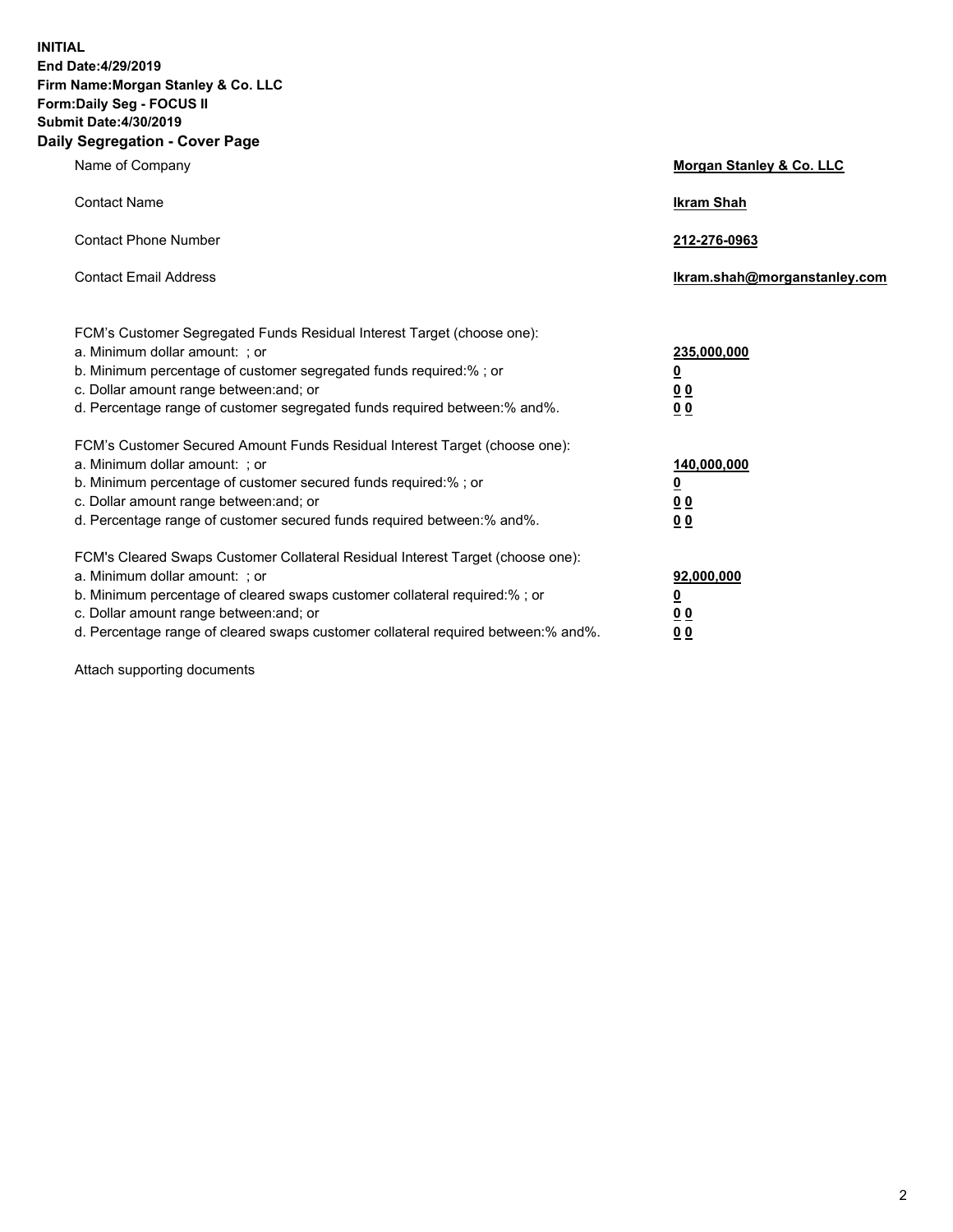## **INITIAL End Date:4/29/2019 Firm Name:Morgan Stanley & Co. LLC Form:Daily Seg - FOCUS II Submit Date:4/30/2019 Daily Segregation - Secured Amounts** Foreign Futures and Foreign Options Secured Amounts Amount required to be set aside pursuant to law, rule or regulation of a foreign government or a rule of a self-regulatory organization authorized thereunder **0** [7305] 1. Net ledger balance - Foreign Futures and Foreign Option Trading - All Customers A. Cash **2,849,323,511** [7315] B. Securities (at market) **2,120,553,823** [7317] 2. Net unrealized profit (loss) in open futures contracts traded on a foreign board of trade **316,646,053** [7325] 3. Exchange traded options a. Market value of open option contracts purchased on a foreign board of trade **14,534,034** [7335] b. Market value of open contracts granted (sold) on a foreign board of trade **-10,164,127** [7337] 4. Net equity (deficit) (add lines 1. 2. and 3.) **5,290,893,294** [7345] 5. Account liquidating to a deficit and account with a debit balances - gross amount **32,407,397** [7351] Less: amount offset by customer owned securities **-30,945,051** [7352] **1,462,346** [7354] 6. Amount required to be set aside as the secured amount - Net Liquidating Equity Method (add lines 4 and 5) 7. Greater of amount required to be set aside pursuant to foreign jurisdiction (above) or line 6. FUNDS DEPOSITED IN SEPARATE REGULATION 30.7 ACCOUNTS 1. Cash in banks A. Banks located in the United States **259,028,739** [7500] B. Other banks qualified under Regulation 30.7 **689,167,981** [7520] **948,196,720** [7530] 2. Securities A. In safekeeping with banks located in the United States **238,364,603** [7540] B. In safekeeping with other banks qualified under Regulation 30.7 **0** [7560] **238,364,603** [7570] 3. Equities with registered futures commission merchants A. Cash **7,170,321** [7580] B. Securities **0** [7590] C. Unrealized gain (loss) on open futures contracts **-62,147** [7600] D. Value of long option contracts **0** [7610] E. Value of short option contracts **0** [7615] **7,108,174** [7620] 4. Amounts held by clearing organizations of foreign boards of trade A. Cash **0** [7640] B. Securities **0** [7650] C. Amount due to (from) clearing organization - daily variation **0** [7660] D. Value of long option contracts **0** [7670] E. Value of short option contracts **0** [7675] **0** [7680] 5. Amounts held by members of foreign boards of trade A. Cash **2,086,532,833** [7700] B. Securities **1,882,189,220** [7710] C. Unrealized gain (loss) on open futures contracts **316,708,200** [7720] D. Value of long option contracts **14,534,034** [7730] E. Value of short option contracts **-10,164,127** [7735] **4,289,800,160** [7740] 6. Amounts with other depositories designated by a foreign board of trade **0** [7760] 7. Segregated funds on hand **0** [7765] 8. Total funds in separate section 30.7 accounts **5,483,469,657** [7770]

- 9. Excess (deficiency) Set Aside for Secured Amount (subtract line 7 Secured Statement Page 1 from Line 8)
- 10. Management Target Amount for Excess funds in separate section 30.7 accounts **140,000,000** [7780]
- 11. Excess (deficiency) funds in separate 30.7 accounts over (under) Management Target **51,114,017** [7785]

**5,292,355,640** [7355]

**5,292,355,640** [7360]

**191,114,017** [7380]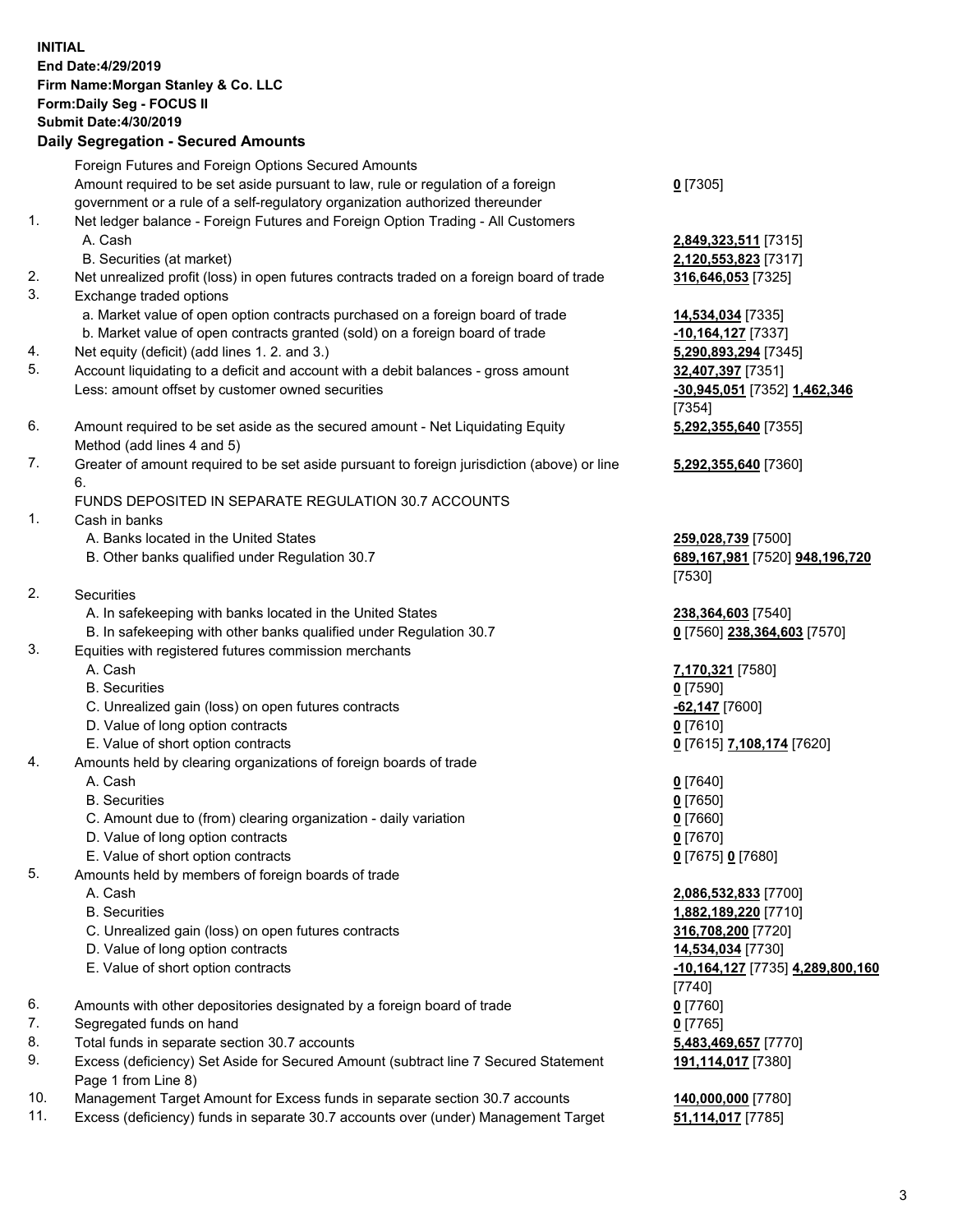|     | <b>INITIAL</b>                                                                      |                                    |
|-----|-------------------------------------------------------------------------------------|------------------------------------|
|     | End Date: 4/29/2019                                                                 |                                    |
|     | Firm Name: Morgan Stanley & Co. LLC                                                 |                                    |
|     | <b>Form:Daily Seg - FOCUS II</b>                                                    |                                    |
|     | <b>Submit Date:4/30/2019</b>                                                        |                                    |
|     | Daily Segregation - Segregation Statement                                           |                                    |
|     | SEGREGATION REQUIREMENTS (Section 4d(2) of the CEAct)                               |                                    |
| 1.  | Net ledger balance                                                                  |                                    |
|     | A. Cash                                                                             | <u>7,929,450,185</u> [7010]        |
|     | B. Securities (at market)                                                           | 6,315,909,314 [7020]               |
| 2.  | Net unrealized profit (loss) in open futures contracts traded on a contract market  | 2,216,635,341 [7030]               |
| 3.  | Exchange traded options                                                             |                                    |
|     | A. Add market value of open option contracts purchased on a contract market         | 286,657,516 [7032]                 |
|     | B. Deduct market value of open option contracts granted (sold) on a contract market | -217,861,226 [7033]                |
| 4.  | Net equity (deficit) (add lines 1, 2 and 3)                                         | <u>16,530,791,130</u> [7040]       |
| 5.  | Accounts liquidating to a deficit and accounts with                                 |                                    |
|     | debit balances - gross amount                                                       | 339,407,907 [7045]                 |
|     | Less: amount offset by customer securities                                          | -338,856,915 [7047] 550,992 [7050] |
| 6.  | Amount required to be segregated (add lines 4 and 5)                                | 16,531,342,122 [7060]              |
|     | <b>FUNDS IN SEGREGATED ACCOUNTS</b>                                                 |                                    |
| 7.  | Deposited in segregated funds bank accounts                                         |                                    |
|     | A. Cash                                                                             | <u>3,952,479,494</u> [7070]        |
|     | B. Securities representing investments of customers' funds (at market)              | 0 [7080]                           |
|     | C. Securities held for particular customers or option customers in lieu of cash (at | 467,882,277 [7090]                 |
|     | market)                                                                             |                                    |
| 8.  | Margins on deposit with derivatives clearing organizations of contract markets      |                                    |
|     | A. Cash                                                                             | 6,518,863,750 [7100]               |
|     | B. Securities representing investments of customers' funds (at market)              | $0$ [7110]                         |
|     | C. Securities held for particular customers or option customers in lieu of cash (at | 5,848,027,037 [7120]               |
|     | market)                                                                             |                                    |
| 9.  | Net settlement from (to) derivatives clearing organizations of contract markets     | <u>-49,635,173</u> [7130]          |
| 10. | Exchange traded options                                                             |                                    |
|     | A. Value of open long option contracts                                              | 286,657,516 [7132]                 |
|     | B. Value of open short option contracts                                             | -217,861,226 [7133]                |
| 11. | Net equities with other FCMs                                                        |                                    |
|     | A. Net liquidating equity                                                           | <u>11,263,974</u> [7140]           |
|     | B. Securities representing investments of customers' funds (at market)              | $0$ [7160]                         |
|     | C. Securities held for particular customers or option customers in lieu of cash (at | 0 <sup>[7170]</sup>                |
|     | market)                                                                             |                                    |
| 12. | Segregated funds on hand                                                            | $0$ [7150]                         |
| 13. | Total amount in segregation (add lines 7 through 12)                                | 16,817,677,649 [7180]              |
| 14. | Excess (deficiency) funds in segregation (subtract line 6 from line 13)             | 286,335,527 [7190]                 |
| 15. | Management Target Amount for Excess funds in segregation                            | 235,000,000 [7194]                 |

16. Excess (deficiency) funds in segregation over (under) Management Target Amount Excess

**51,335,527** [7198]